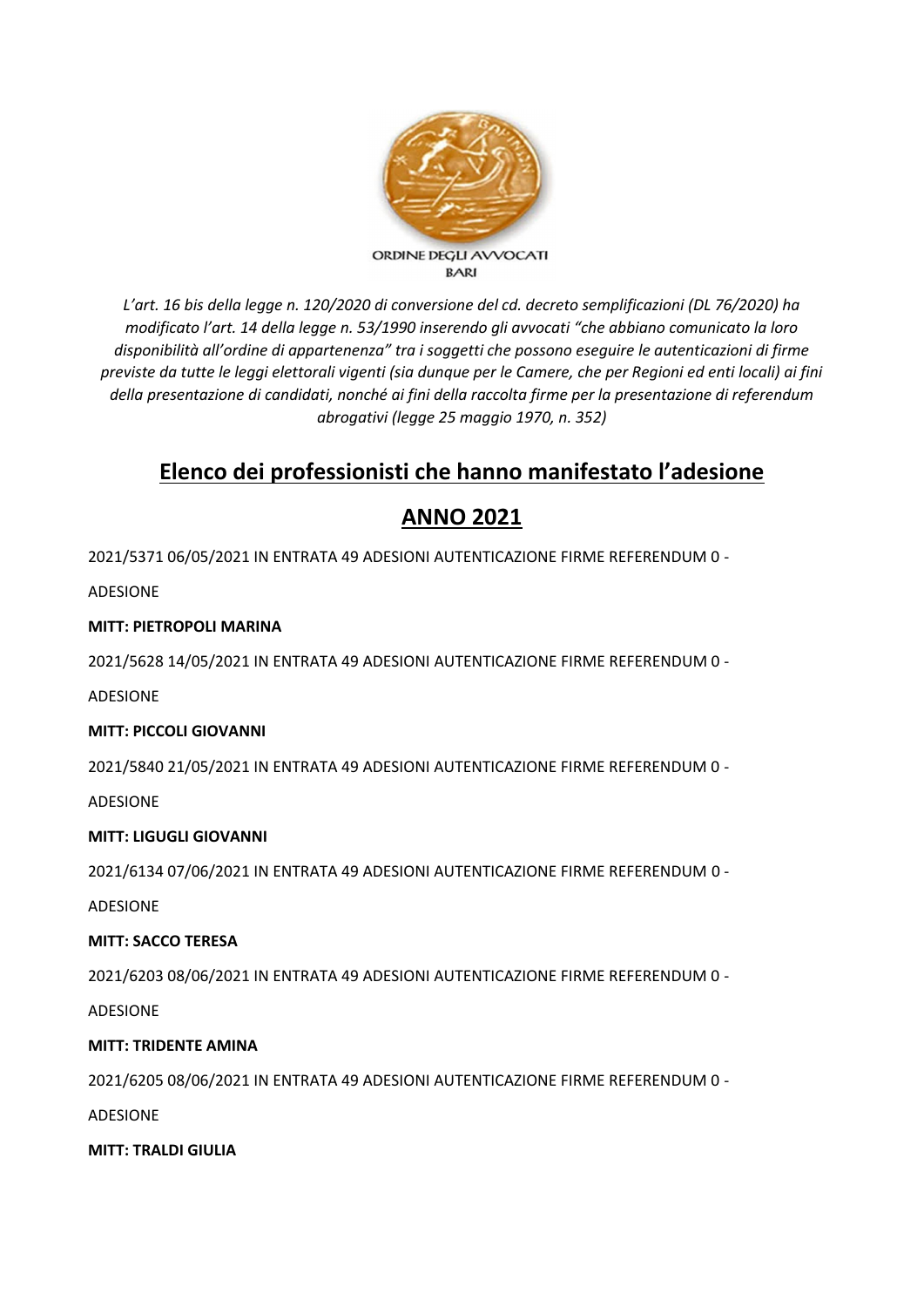2021/6239 10/06/2021 IN ENTRATA 49 ADESIONI AUTENTICAZIONE FIRME REFERENDUM 0 -

ADESIONE

## **MITT: PONTRANDOLFO RITA**

2021/6538 23/06/2021 IN ENTRATA 49 ADESIONI AUTENTICAZIONE FIRME REFERENDUM 0 -

ADESIONE

#### **MITT: DE FALCO LUCIA**

2021/6539 23/06/2021 IN ENTRATA 49 ADESIONI AUTENTICAZIONE FIRME REFERENDUM 0 -

ADESIONE

## **MITT: FIORITO FABIO**

2021/6568 24/06/2021 IN ENTRATA 49 ADESIONI AUTENTICAZIONE FIRME REFERENDUM 0 -

ADESIONE

## **MITT: MORAMARCO LORETTA**

2021/6569 24/06/2021 IN ENTRATA 49 ADESIONI AUTENTICAZIONE FIRME REFERENDUM 0 -

ADESIONE

## **MITT: PAVONE DOMENICO**

2021/6608 25/06/2021 IN ENTRATA 49 ADESIONI AUTENTICAZIONE FIRME REFERENDUM 0 -

ADESIONE

#### **MITT: MONGELLI FRANCESCO**

2021/6779 01/07/2021 IN ENTRATA 49 ADESIONI AUTENTICAZIONE FIRME REFERENDUM 0 -

ADESIONE

# **MITT: NAVACH MASSIMO**

2021/6785 02/07/2021 IN ENTRATA 49 ADESIONI AUTENTICAZIONE FIRME REFERENDUM 0 -

ADESIONE

# **MITT: BARNABA' VITANTONIO**

2021/6827 05/07/2021 IN ENTRATA 49 ADESIONI AUTENTICAZIONE FIRME REFERENDUM 0 -

ADESIONE

# **MITT: FRESA VITTORIO**

2021/6872 06/07/2021 IN ENTRATA 49 ADESIONI AUTENTICAZIONE FIRME REFERENDUM 0 -

ADESIONE

#### **MITT: MONACO GIUSEPPE**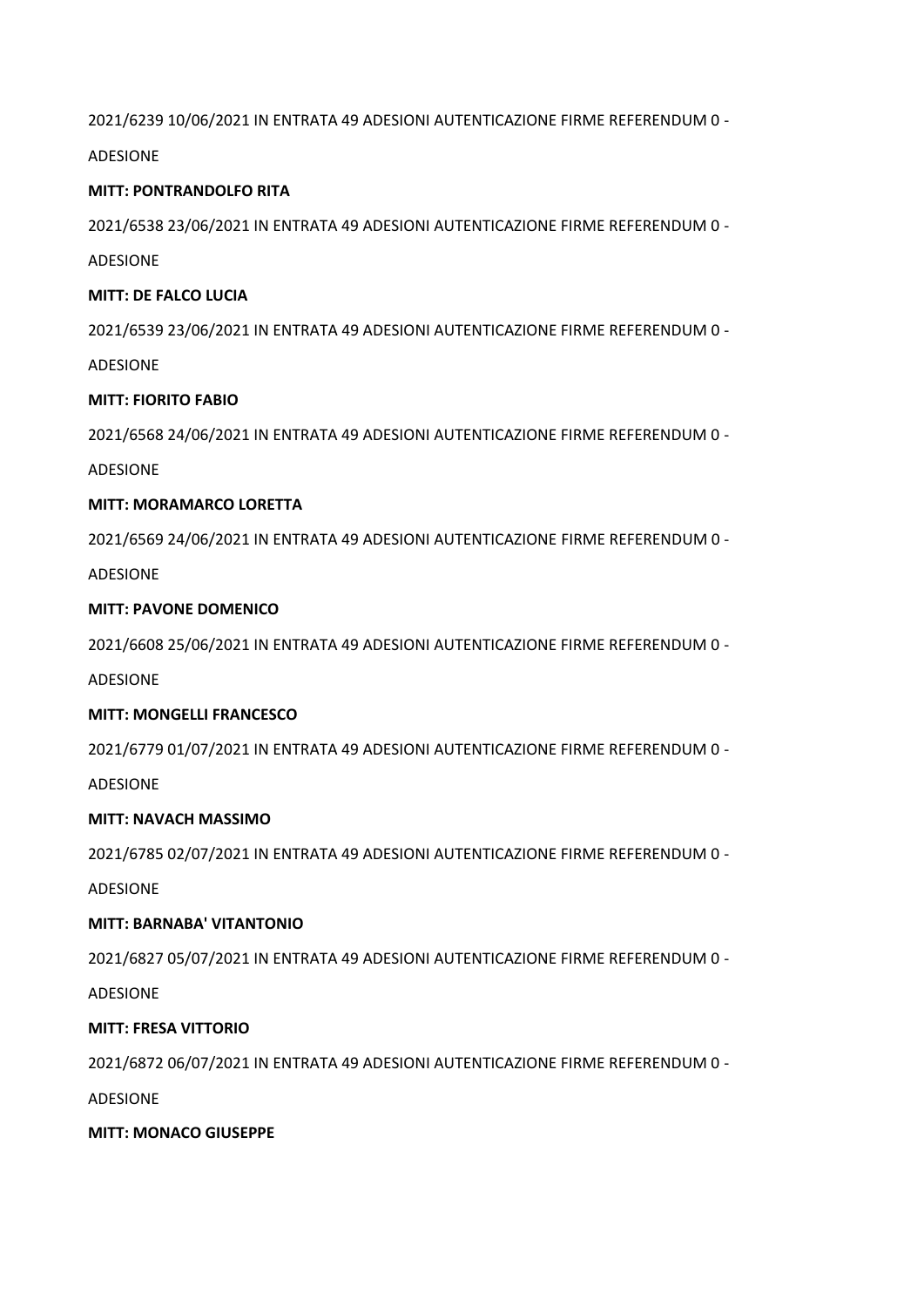2021/6894 07/07/2021 IN ENTRATA 49 ADESIONI AUTENTICAZIONE FIRME REFERENDUM 0 -

ADESIONE

## **MITT: MIRIZZI PAOLO**

2021/6895 07/07/2021 IN ENTRATA 49 ADESIONI AUTENTICAZIONE FIRME REFERENDUM 0 -

ADESIONE

#### **MITT: SCARDICCHIO STEFANIA**

2021/6897 07/07/2021 IN ENTRATA 49 ADESIONI AUTENTICAZIONE FIRME REFERENDUM 0 -

ADESIONE

## **MITT: CAMPANELLI ADALISA**

2021/6938 09/07/2021 IN ENTRATA 49 ADESIONI AUTENTICAZIONE FIRME REFERENDUM 0 -

ADESIONE

## **MITT: CAROLILLO ALBERTO**

2021/6941 09/07/2021 IN ENTRATA 49 ADESIONI AUTENTICAZIONE FIRME REFERENDUM 0 -

ADESIONE

## **MITT: TEDESCO MARCELLO**

2021/6964 12/07/2021 IN ENTRATA 49 ADESIONI AUTENTICAZIONE FIRME REFERENDUM 0 -

ADESIONE

#### **MITT: CARDASCIA DOMENICO**

2021/6971 12/07/2021 IN ENTRATA 49 ADESIONI AUTENTICAZIONE FIRME REFERENDUM 0 -

ADESIONE

#### **MITT: GALLIANI GAETANO**

29/04/2022 2/3

2021/6995 13/07/2021 IN ENTRATA 49 ADESIONI AUTENTICAZIONE FIRME REFERENDUM 0 -

ADESIONE

#### **MITT: PIPARO LORENZO**

2021/7092 16/07/2021 IN ENTRATA 49 ADESIONI AUTENTICAZIONE FIRME REFERENDUM 0 -

ADESIONE

# **MITT: TAGLIARINI GIUSEPPINA ROSALIA**

2021/7138 19/07/2021 IN ENTRATA 49 ADESIONI AUTENTICAZIONE FIRME REFERENDUM 0 -

ADESIONE

#### **MITT: ZULLINO ALFIERI LUIGI MARIA**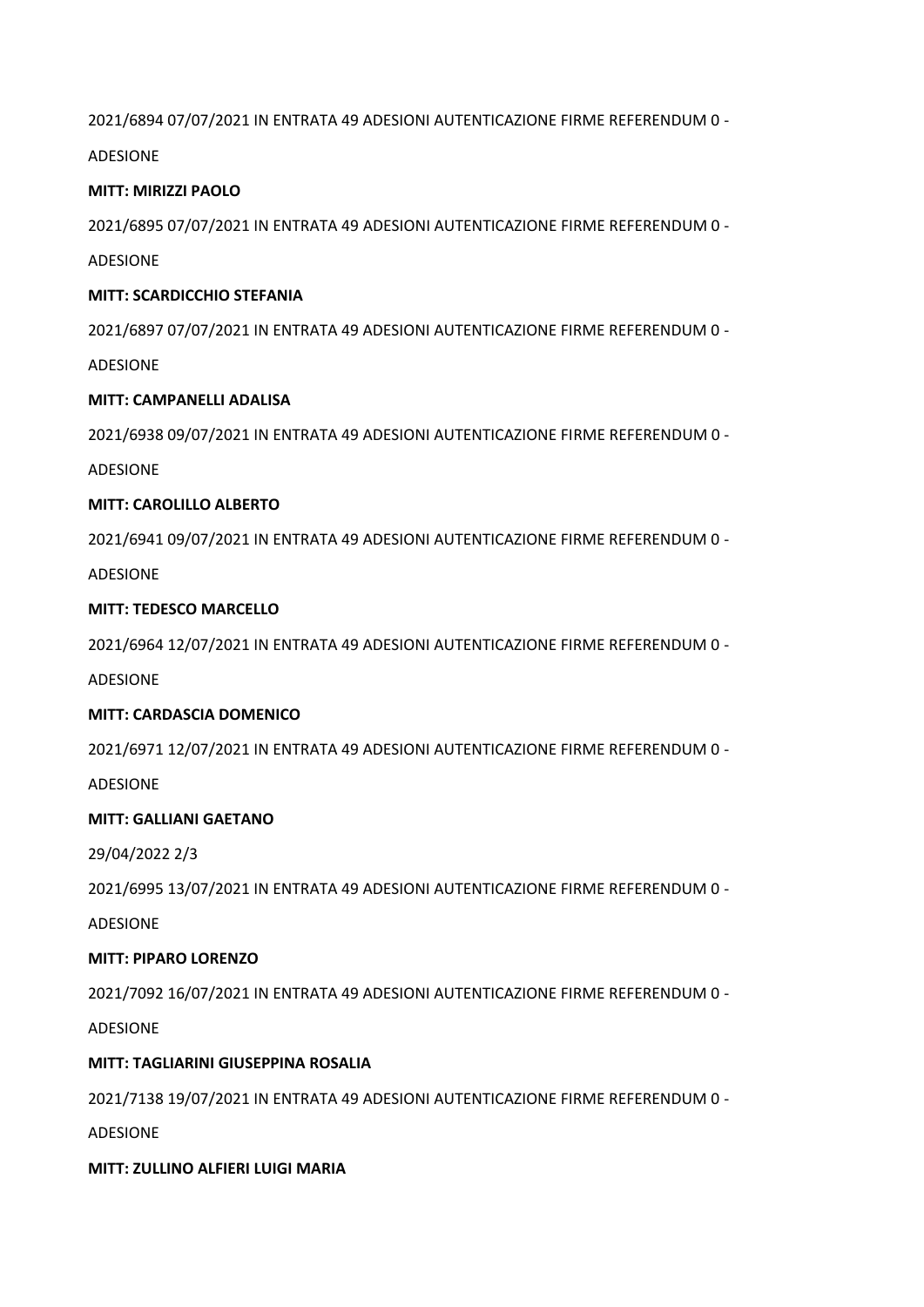2021/7145 20/07/2021 IN ENTRATA 49 ADESIONI AUTENTICAZIONE FIRME REFERENDUM 0 -

ADESIONE

#### **MITT: LEO ANGELA**

2021/7194 21/07/2021 IN ENTRATA 49 ADESIONI AUTENTICAZIONE FIRME REFERENDUM 0 -

ADESIONE

#### **MITT: BOCCUZZI CRISTIANO**

2021/7227 22/07/2021 IN ENTRATA 49 ADESIONI AUTENTICAZIONE FIRME REFERENDUM 0 -

ADESIONE

## **MITT: COLELLA NICOLA**

2021/7260 23/07/2021 IN ENTRATA 49 ADESIONI AUTENTICAZIONE FIRME REFERENDUM 0 -

ADESIONE

## **MITT: MICCOLIS VINCENZO**

2021/7274 23/07/2021 IN ENTRATA 49 ADESIONI AUTENTICAZIONE FIRME REFERENDUM 0 -

ADESIONE

## **MITT: DIGENA GIUSEPPE**

2021/7276 23/07/2021 IN ENTRATA 49 ADESIONI AUTENTICAZIONE FIRME REFERENDUM 0 -

ADESIONE

#### **MITT: CASAMASSIMA RAFFAELLA**

2021/7286 23/07/2021 IN ENTRATA 49 ADESIONI AUTENTICAZIONE FIRME REFERENDUM 0 -

ADESIONE

# **MITT: LABRIOLA MICHELA**

2021/7293 26/07/2021 IN ENTRATA 49 ADESIONI AUTENTICAZIONE FIRME REFERENDUM 0 -

ADESIONE

# **MITT: PEPE MICHELLE**

2021/7294 26/07/2021 IN ENTRATA 49 ADESIONI AUTENTICAZIONE FIRME REFERENDUM 0 -

ADESIONE

# **MITT: IACOVAZZI ALESSANDRO**

2021/7326 27/07/2021 IN ENTRATA 49 ADESIONI AUTENTICAZIONE FIRME REFERENDUM 0 -

ADESIONE

#### **MITT: DISABATO GIUSEPPE**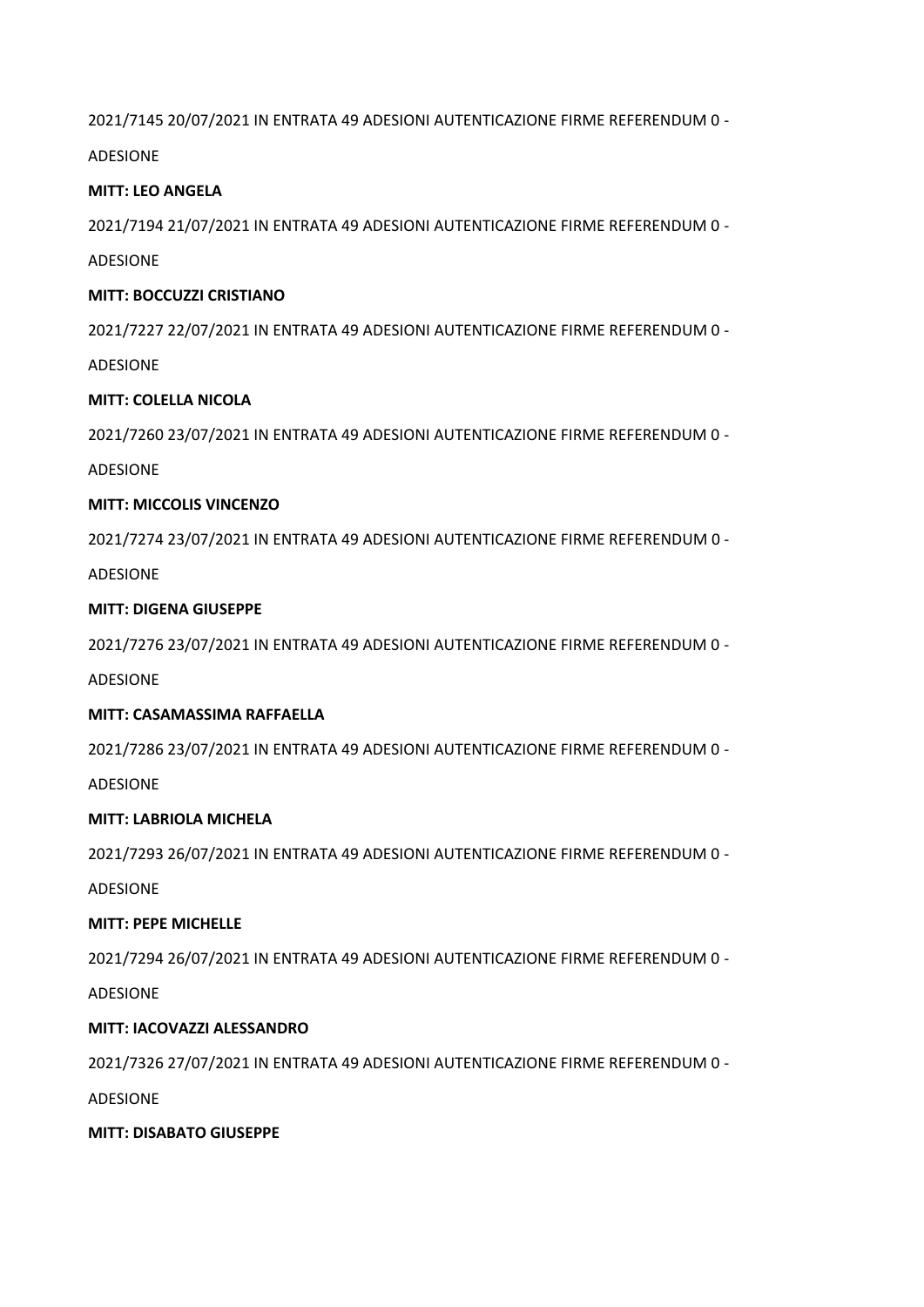2021/7396 30/07/2021 IN ENTRATA 49 ADESIONI AUTENTICAZIONE FIRME REFERENDUM 0 -

ADESIONE

## **MITT: GIORGIO ANTONIO**

2021/7398 30/07/2021 IN ENTRATA 49 ADESIONI AUTENTICAZIONE FIRME REFERENDUM 0 -

ADESIONE

#### **MITT: DI PIERRO FRANCESCA**

2021/7399 30/07/2021 IN ENTRATA 49 ADESIONI AUTENTICAZIONE FIRME REFERENDUM 0 -

ADESIONE

## **MITT: CATALDI GIOVANNI**

2021/7408 30/07/2021 IN ENTRATA 49 ADESIONI AUTENTICAZIONE FIRME REFERENDUM 0 -

ADESIONE

## **MITT: BARSANTI GINO**

2021/7418 02/08/2021 IN ENTRATA 49 ADESIONI AUTENTICAZIONE FIRME REFERENDUM 0 -

ADESIONE

## **MITT: CAMPANELLA GIOVANNI**

2021/7419 02/08/2021 IN ENTRATA 49 ADESIONI AUTENTICAZIONE FIRME REFERENDUM 0 -

ADESIONE

# **MITT: LOSURDO ANNA**

2021/7420 02/08/2021 IN ENTRATA 49 ADESIONI AUTENTICAZIONE FIRME REFERENDUM 0 -

ADESIONE

# **MITT: ARACI FABRIZIO**

2021/7441 02/08/2021 IN ENTRATA 49 ADESIONI AUTENTICAZIONE FIRME REFERENDUM 0 -

ADESIONE

# **MITT: DE SIATI ROBERTA**

2021/7485 04/08/2021 IN ENTRATA 49 ADESIONI AUTENTICAZIONE FIRME REFERENDUM 0 -

ADESIONE

# **MITT: DI LILLO MAIA**

2021/7486 04/08/2021 IN ENTRATA 49 ADESIONI AUTENTICAZIONE FIRME REFERENDUM 0 -

ADESIONE

#### **MITT: TAURINO LOREDANA**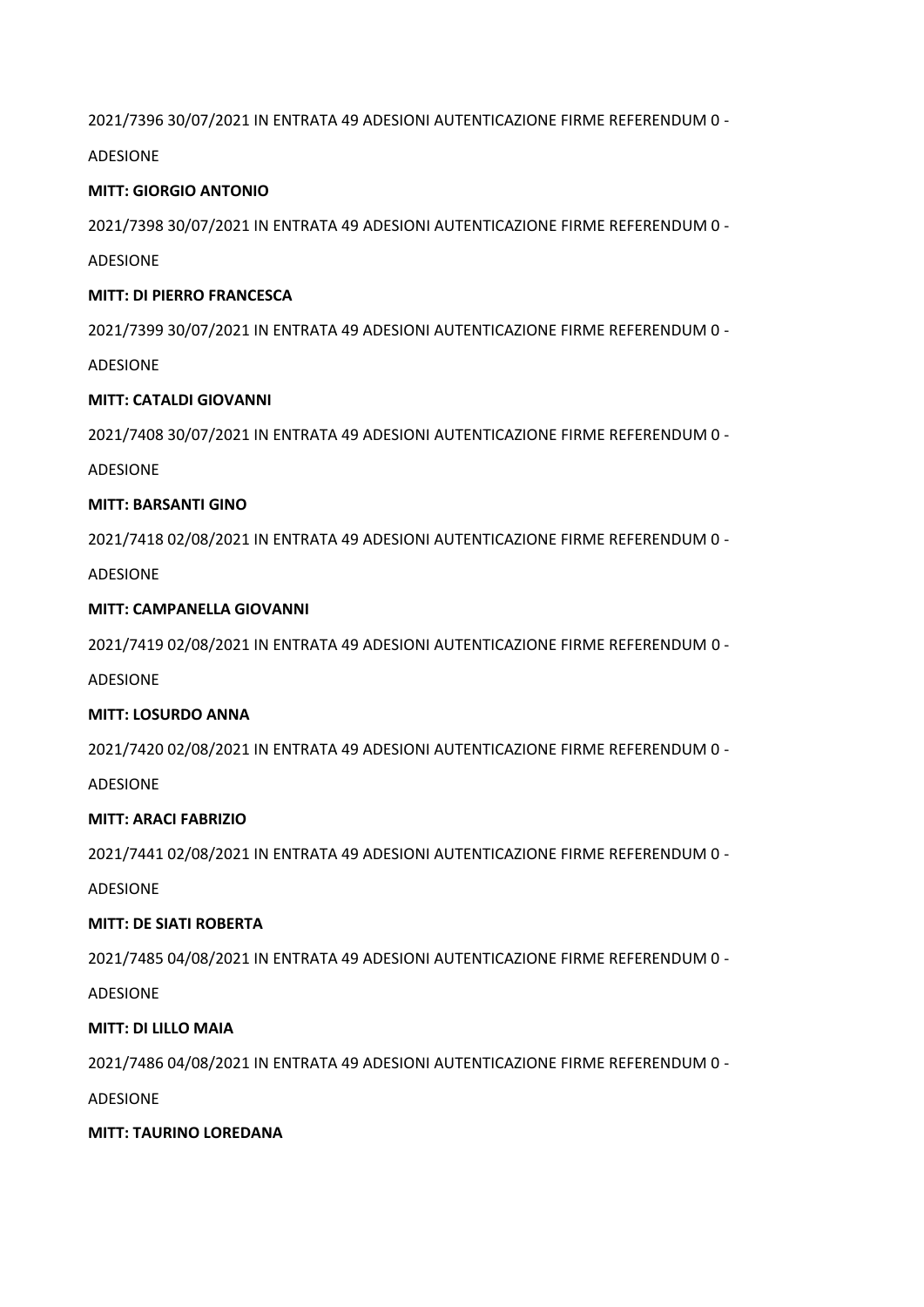2021/7517 05/08/2021 IN ENTRATA 49 ADESIONI AUTENTICAZIONE FIRME REFERENDUM 0 -

ADESIONE

## **MITT: CIRILLO DONATELLA**

2021/7545 09/08/2021 IN ENTRATA 49 ADESIONI AUTENTICAZIONE FIRME REFERENDUM 0 -

ADESIONE

#### **MITT: TRENTADUE DANIELA**

2021/7557 09/08/2021 IN ENTRATA 49 ADESIONI AUTENTICAZIONE FIRME REFERENDUM 0 -

ADESIONE

## **MITT: LACATENA PASQUA**

2021/7559 10/08/2021 IN ENTRATA 49 ADESIONI AUTENTICAZIONE FIRME REFERENDUM 0 -

ADESIONE

## **MITT: LIMITONE MARIAROSARIA**

2021/7626 24/08/2021 IN ENTRATA 49 ADESIONI AUTENTICAZIONE FIRME REFERENDUM 0 -

ADESIONE

## **MITT: STARACE GUGLIELMO**

2021/7658 26/08/2021 IN ENTRATA 49 ADESIONI AUTENTICAZIONE FIRME REFERENDUM 0 -

ADESIONE

# **MITT: CORRIERO SERGIO**

2021/7689 30/08/2021 IN ENTRATA 49 ADESIONI AUTENTICAZIONE FIRME REFERENDUM 0 -

ADESIONE

# **MITT: SASSANO COSTANTINO VALENTINO**

2021/7706 31/08/2021 IN ENTRATA 49 ADESIONI AUTENTICAZIONE FIRME REFERENDUM 0 -

ADESIONE

# **MITT: TRIGGIANI MICHOL**

2021/7761 03/09/2021 IN ENTRATA 49 ADESIONI AUTENTICAZIONE FIRME REFERENDUM 0 -

ADESIONE

# **MITT: NAPOLETANO GIANLUCA**

2021/7797 03/09/2021 IN ENTRATA 49 ADESIONI AUTENTICAZIONE FIRME REFERENDUM 0 -

ADESIONE

#### **MITT: GAUDIOMONTE MICHELE**